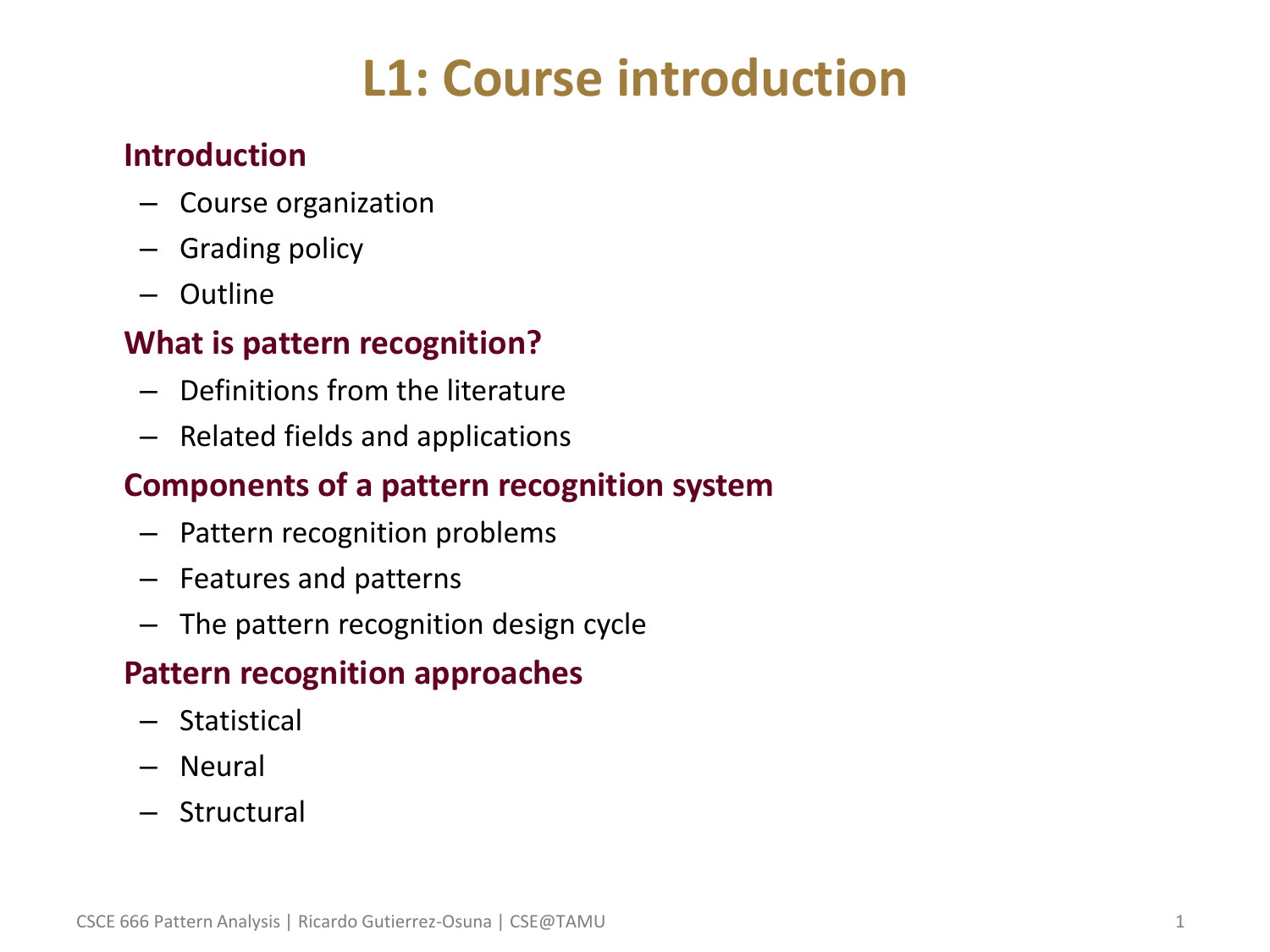# **Course organization (1)**

### • **Instructor**

- Ricardo Gutierrez-Osuna
- Office: 506A HRRB
- Tel: (979) 845-2942
- E-mail: [rgutier@cse.tamu.edu](mailto:rgutier@cse.tamu.edu)
- URL: <http://faculty.cse.tamu.edu/rgutier>

# • **Grading**

- Homework
	- 3 assignments, every 3 weeks
- Tests
	- 1 midterm, 1 final (comprehensive)
- Term project
	- Open-ended
	- Public presentation

|                   | Weight (%) |
|-------------------|------------|
| Homework          | 40         |
| Project           | 30         |
| Midterm           | 15         |
| <b>Final Exam</b> | 15         |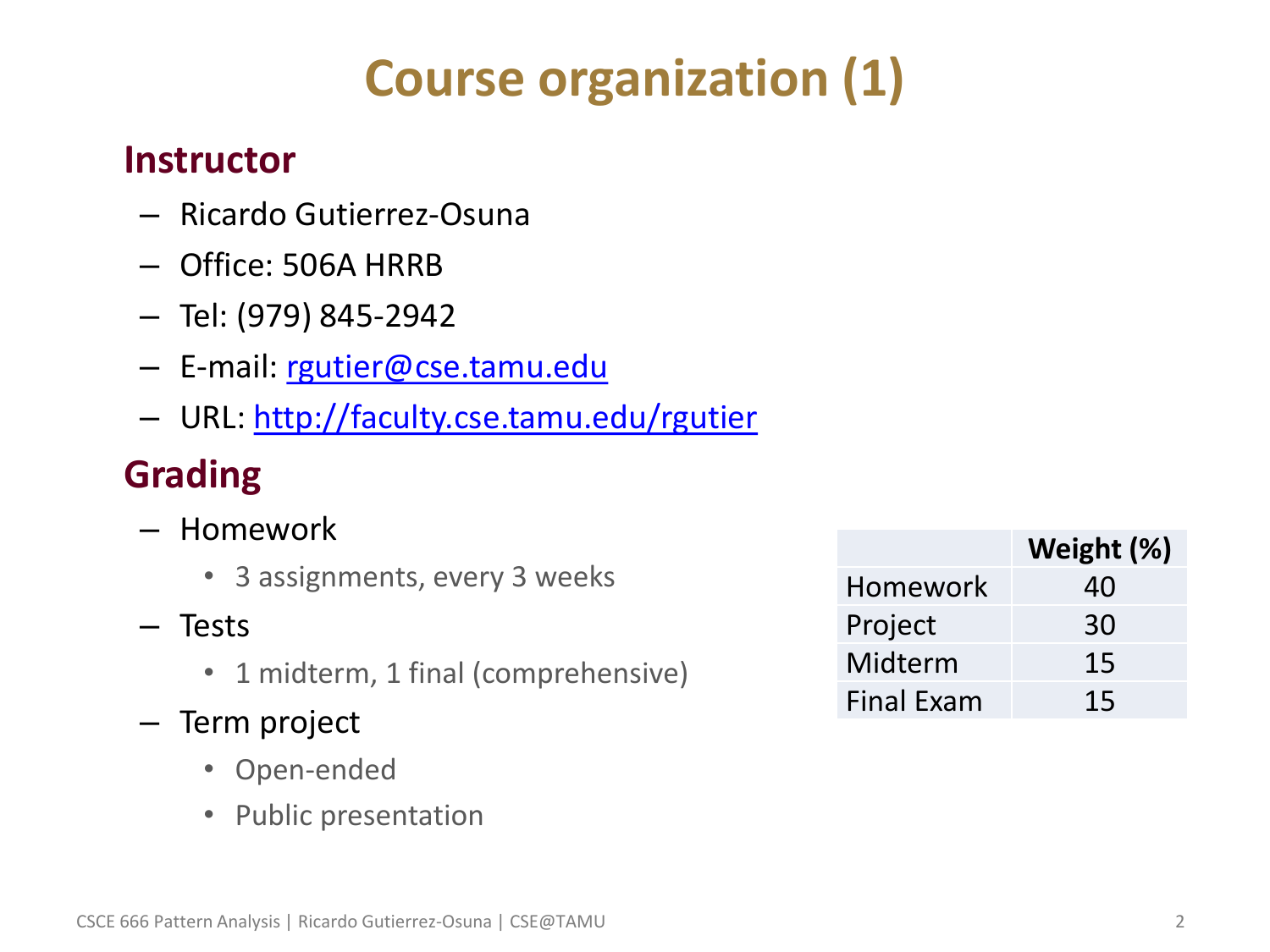# **Course organization (2)**

### • **Homework assignments**

- Start early, ideally the same day they are assigned
- Do the assignments individually –code sharing is not allowed
- Unless otherwise stated, you are to develop your own code
	- When in doubt about open-source or built-in libraries, ask!
- To get an A in the homework, you must go beyond the assignment
- Budget about 20 hours for each homework

## • **Course project**

- Start early; do not wait until the day before proposals are due
- Discuss your ideas with me early on
- The ideal project has enough substance to be publishable in a reputable engineering conference
- The ideal team consists of 3-4 people
- Budget about 40 hours (per person) for the course project
- You must be able to write in clear professional English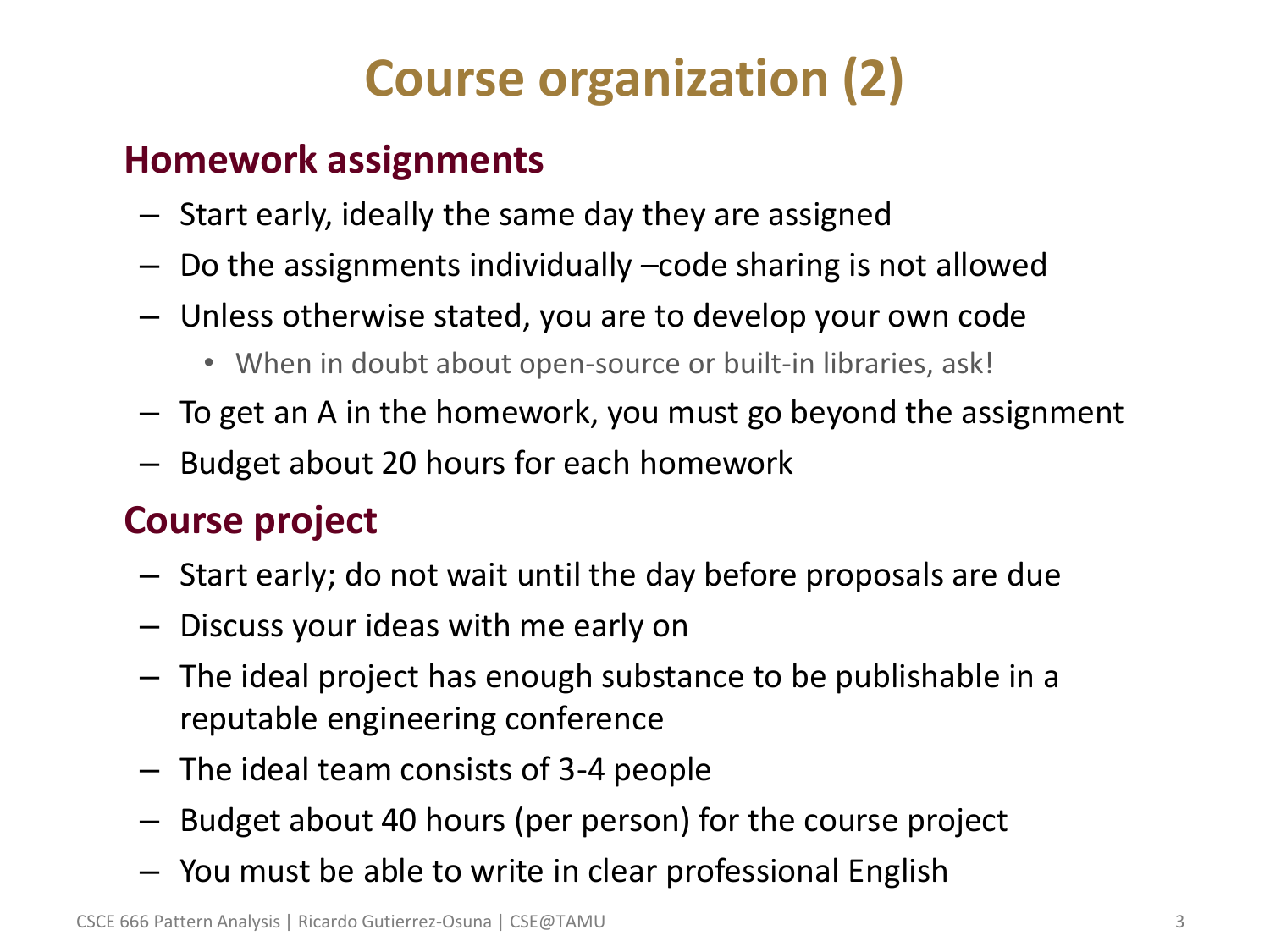# **Course organization (3)**

### • **Prerequisites**

- Statistics, linear algebra, calculus (undergraduate level)
- Experience with a programming language (C/C++, Java, Python)

## • **Classroom etiquette**

- Arrive to the classroom on time to avoid disrupting others
- No laptops, tablets or smartphones; lecture notes are available online

### • **Other**

- This is NOT an easy class… you will have to work hard
- No extra assignments to make up for poor grades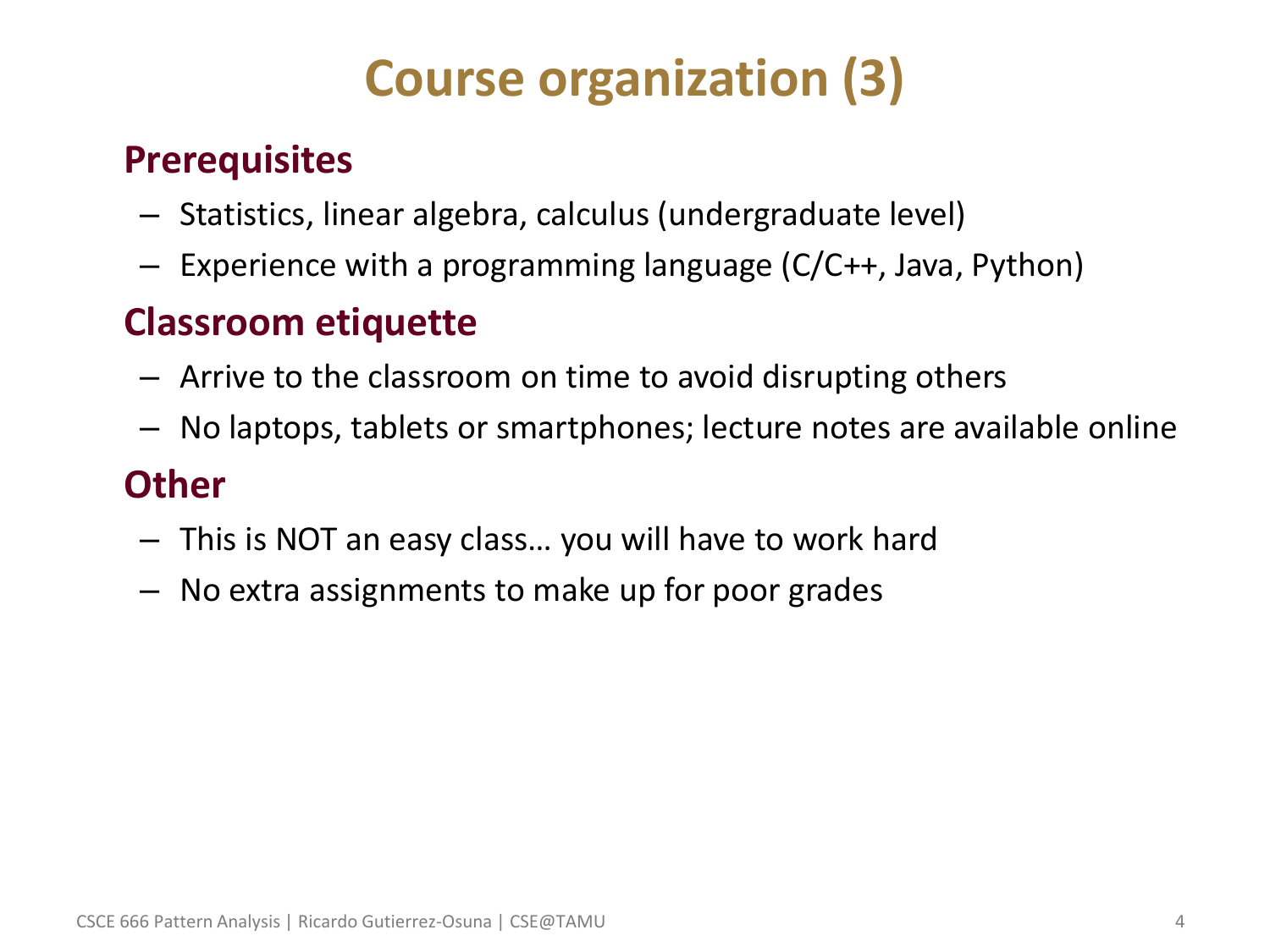# **What is pattern recognition?**

## • **Definitions from the literature**

- "The assignment of a physical object or event to one of several prespecified categories" –*Duda and Hart*
- "A problem of estimating density functions in a high-dimensional space and dividing the space into the regions of categories or classes" – *Fukunaga*
- "Given some examples of complex signals and the correct decisions for them, make decisions automatically for a stream of future examples" – *Ripley*
- "The science that concerns the description or classification (recognition) of measurements" –*Schalkoff*
- "The process of giving names to observations **x**", –*Schürmann*
- Pattern Recognition is concerned with answering the question "*What is this?*" –*Morse*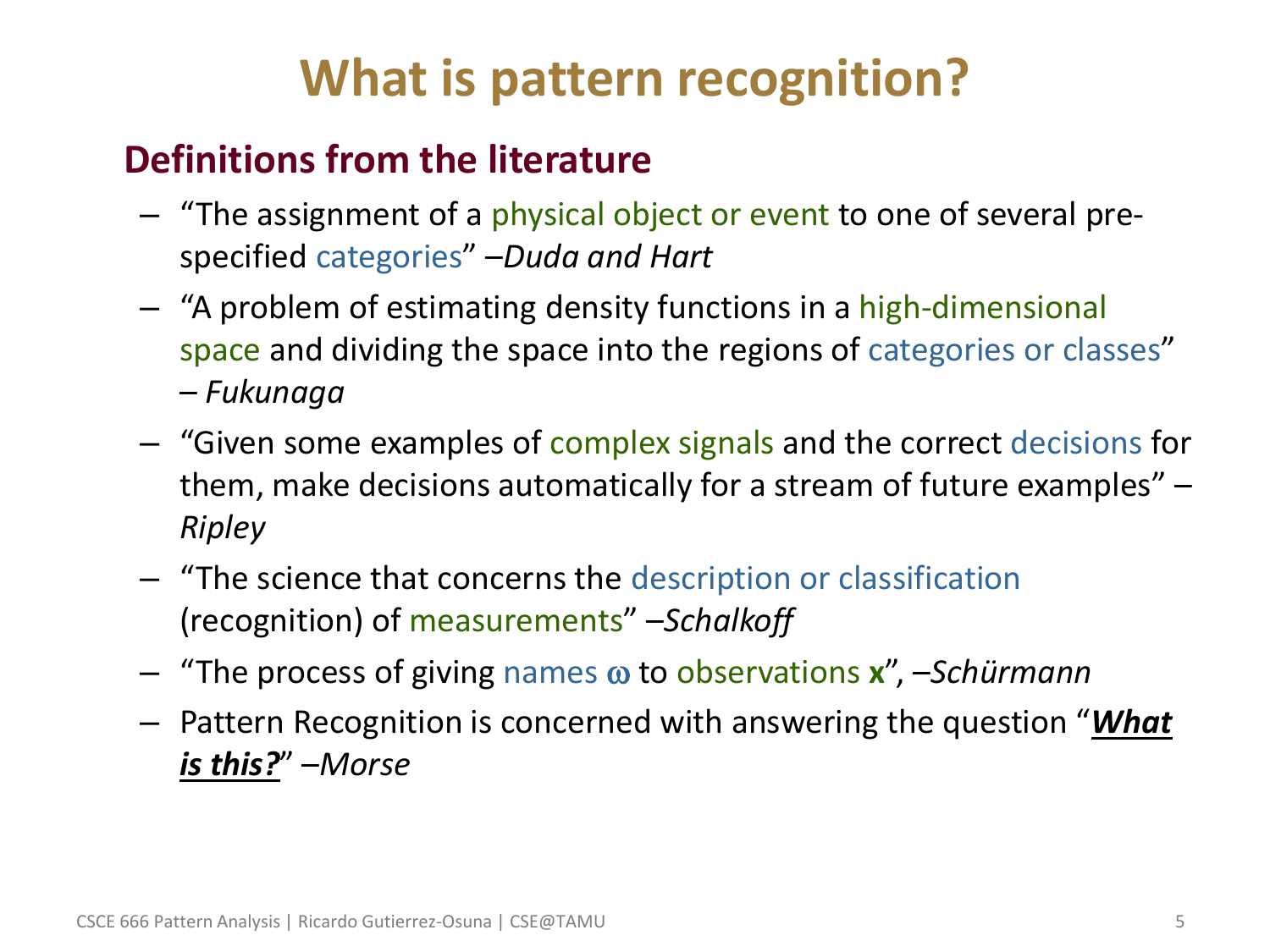# **Examples of pattern recognition problems**

#### • **Machine vision**

- Visual inspection, ATR
- Imaging device detects ground target
- Classification into "friend" or "foe"

#### • **Character recognition**

- Automated mail sorting, processing bank checks
- Scanner captures an image of the text
- Image is converted into constituent characters

#### • **Computer aided diagnosis**

- Medical imaging, EEG, ECG signal analysis
- Designed to assist (not replace) physicians
- Example: X-ray mammography
	- 10-30% false negatives in x-ray mammograms
	- 2/3 of these could be prevented with proper analysis

#### • **Speech recognition**

- Human Computer Interaction, Universal Access
- Microphone records acoustic signal
- Speech signal is classified into phonemes and/or words







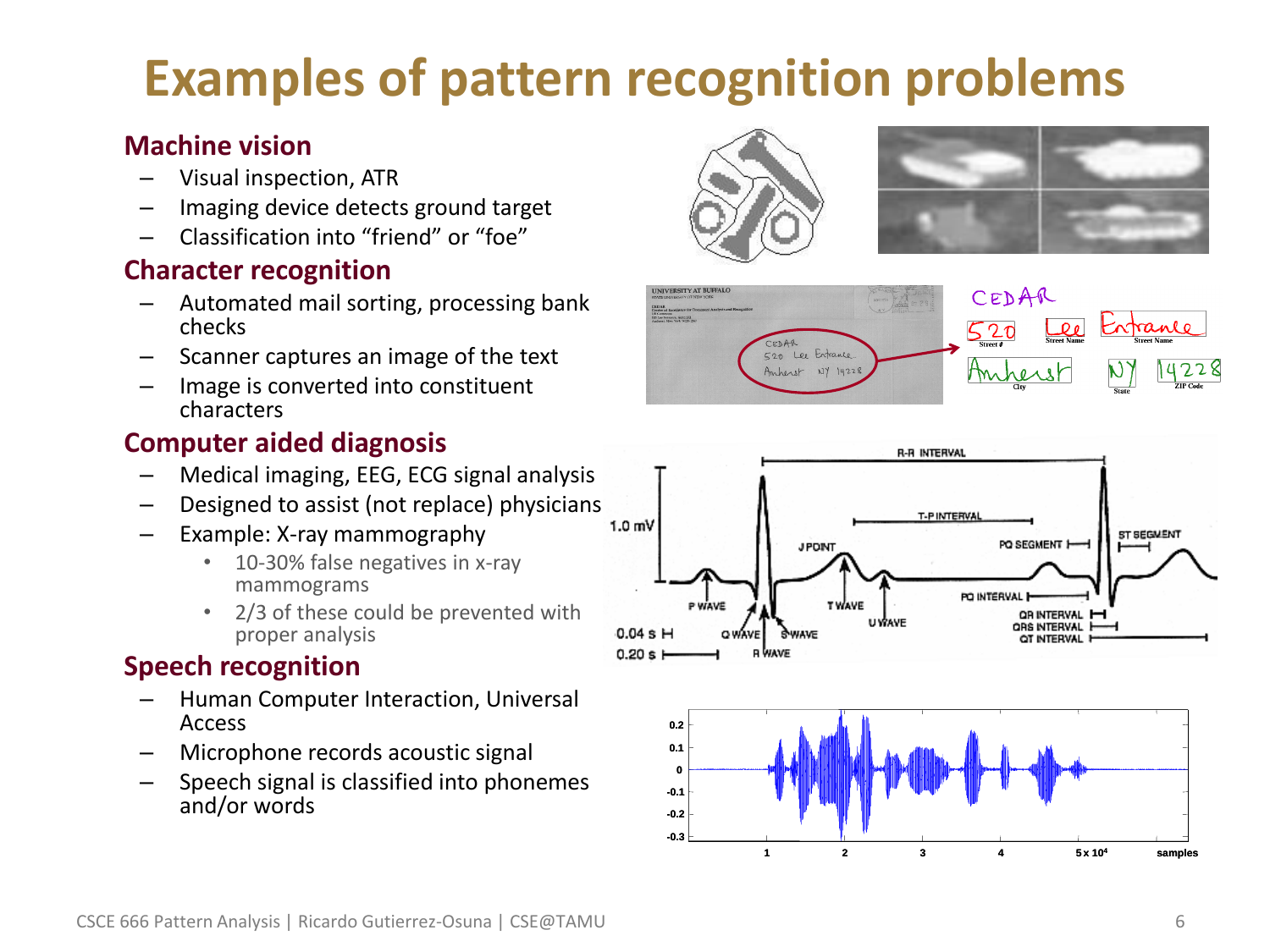# **Related fields and application areas for PR**

# • **Related fields**

- Adaptive signal processing
- Machine learning
- Artificial neural networks
- Robotics and vision
- Cognitive sciences
- Mathematical statistics
- Nonlinear optimization
- Exploratory data analysis
- Fuzzy and genetic systems
- Detection and estimation theory
- Formal languages
- Structural modeling
- Biological cybernetics
- Computational neuroscience

# • **Applications**

- Image processing
- Computer vision
- Speech recognition
- Multimodal interfaces
- Automated target recognition
- Optical character recognition
- Seismic analysis
- Man and machine diagnostics
- Fingerprint identification
- Industrial inspection
- Financial forecast
- Medical diagnosis
- ECG signal analysis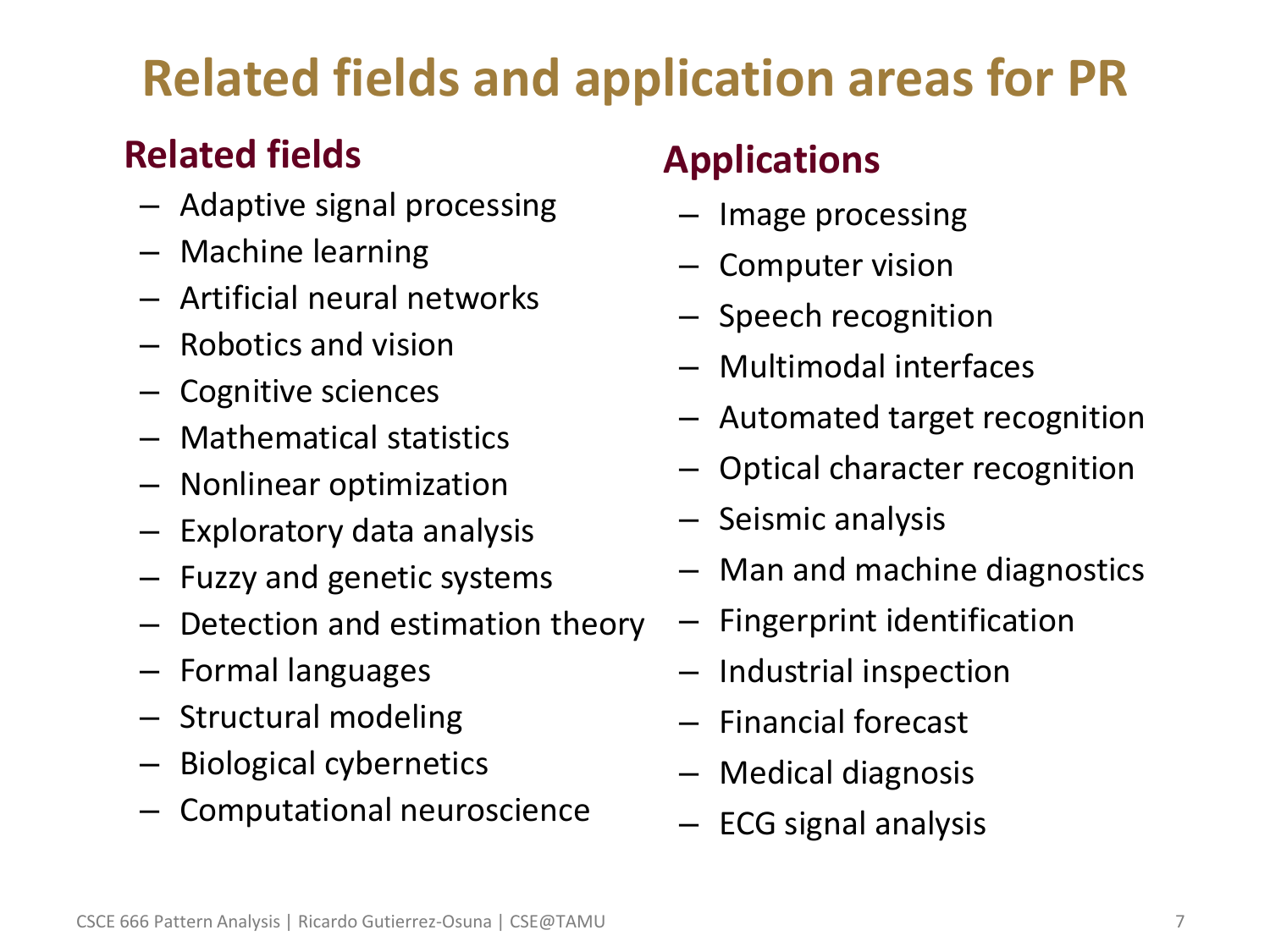# **Components of a pattern recognition system**

# • **A basic pattern classification system contains**

- A sensor
- A preprocessing mechanism
- A feature extraction mechanism (manual or automated)
- A classification algorithm
- A set of examples (training set) already classified or described

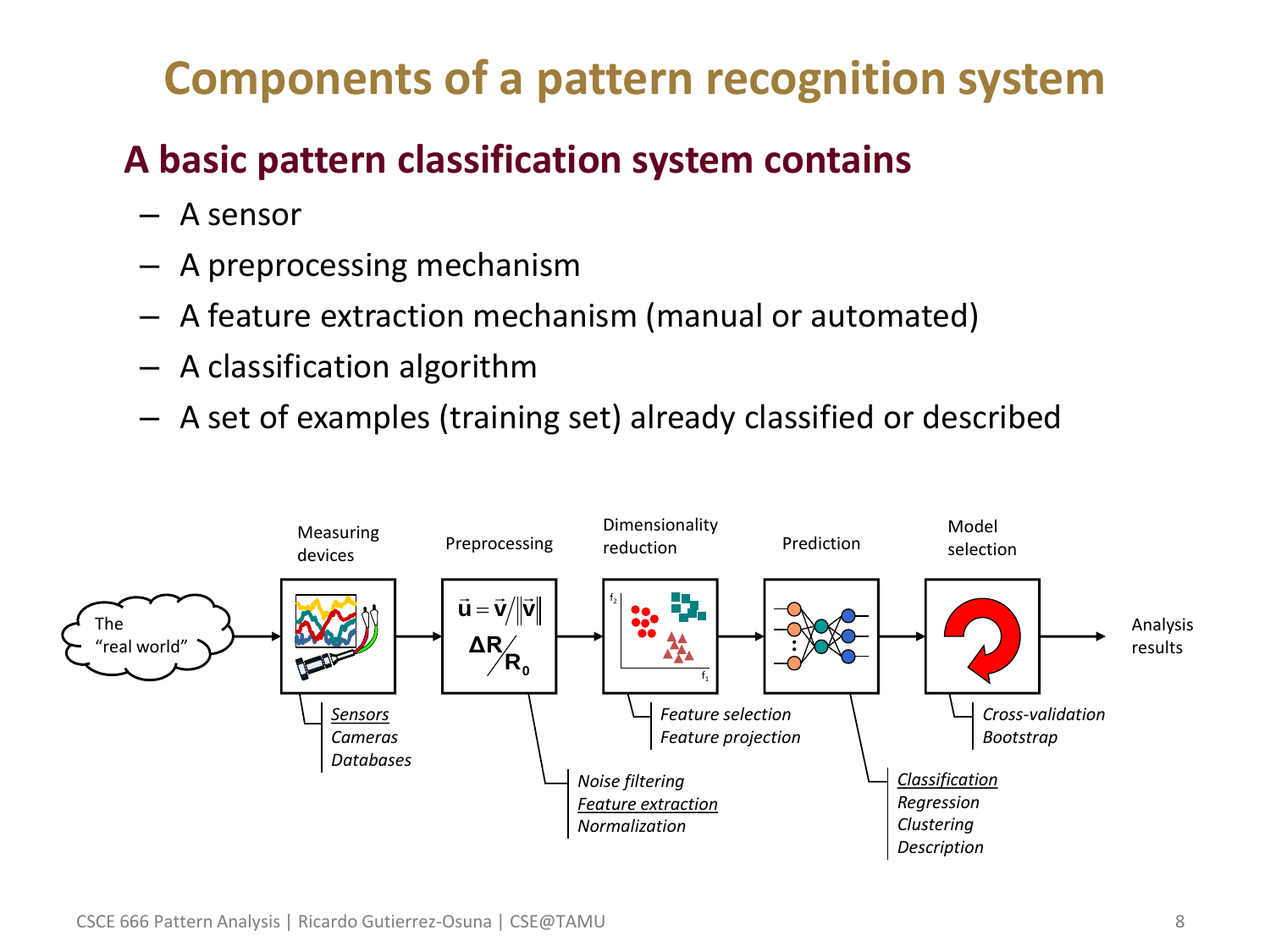# **Types of prediction problems**

#### • **Classification**

- The PR problem of assigning an object to a class
- The output of the PR system is an integer label
	- e.g. classifying a product as "good" or "bad" in a quality control test

#### • **Regression**

- A generalization of a classification task
- The output of the PR system is a real-valued number
	- e.g. predicting the share value of a firm based on past performance and stock market indicators

#### • **Clustering**

- The problem of organizing objects into meaningful groups
- The system returns a (sometimes hierarchical) grouping of objects
	- e.g. organizing life forms into a taxonomy of species

### • **Description**

- The problem of representing an object in terms of a series of primitives
- The PR system produces a structural or linguistic description
	- e.g. labeling an ECG signal in terms of P, QRS and T complexes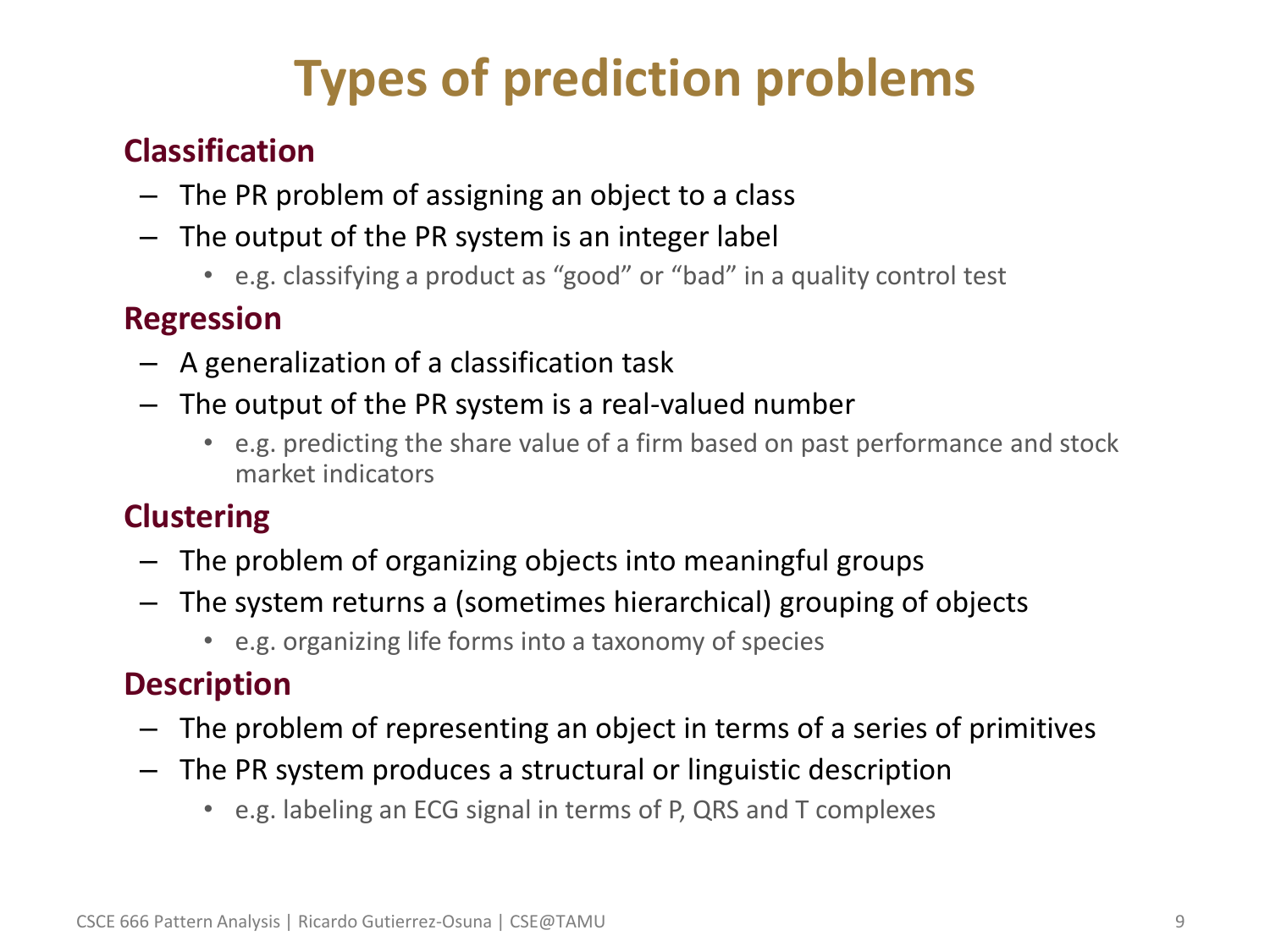# **Features and patterns**

### • **Feature**

• **Pattern**

- Feature is any distinctive aspect, quality or characteristic
	- Features may be symbolic (i.e., color) or numeric (i.e., height)
- Definitions
	- The combination of d features is a d-dim column vector called a feature vector
	- The  $d$ -dimensional space defined by the feature vector is called the feature space
	- Objects are represented as points in feature space; the result is a scatter plot



#### Feature 1

- Pattern is a composite of traits or features characteristic of an individual
- In classification tasks, a pattern is a pair of variables  $\{x, \omega\}$  where
	- $x$  is a collection of observations or features (feature vector)
	- $\omega$  is the concept behind the observation (label)

CSCE 666 Pattern Analysis | Ricardo Gutierrez-Osuna | CSE@TAMU 10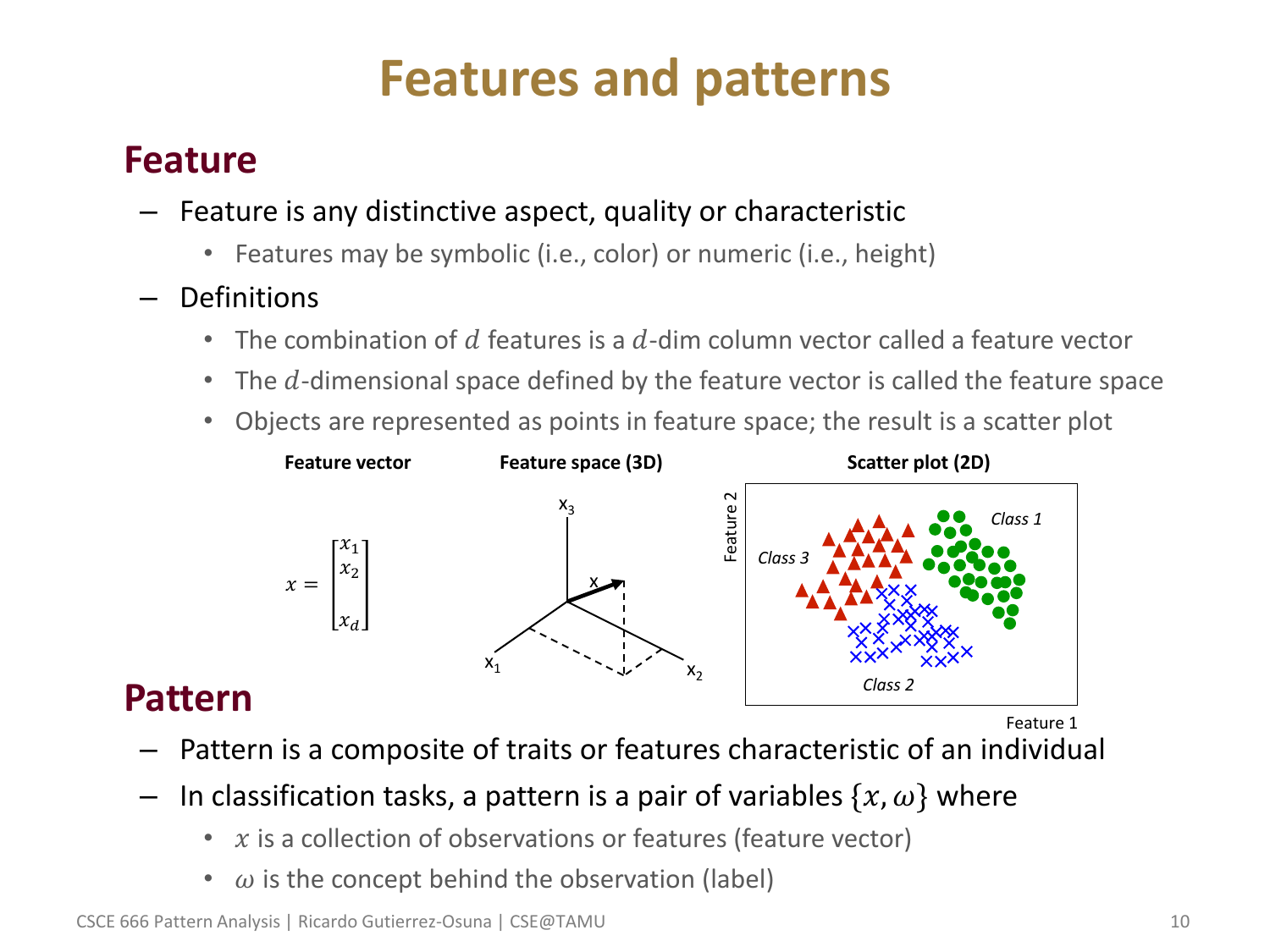### • **What makes a "good" feature vector?**

- The quality of a feature vector is related to its ability to discriminate examples from different classes
	- Examples from the same class should have similar feature values
	- Examples from different classes have different feature values

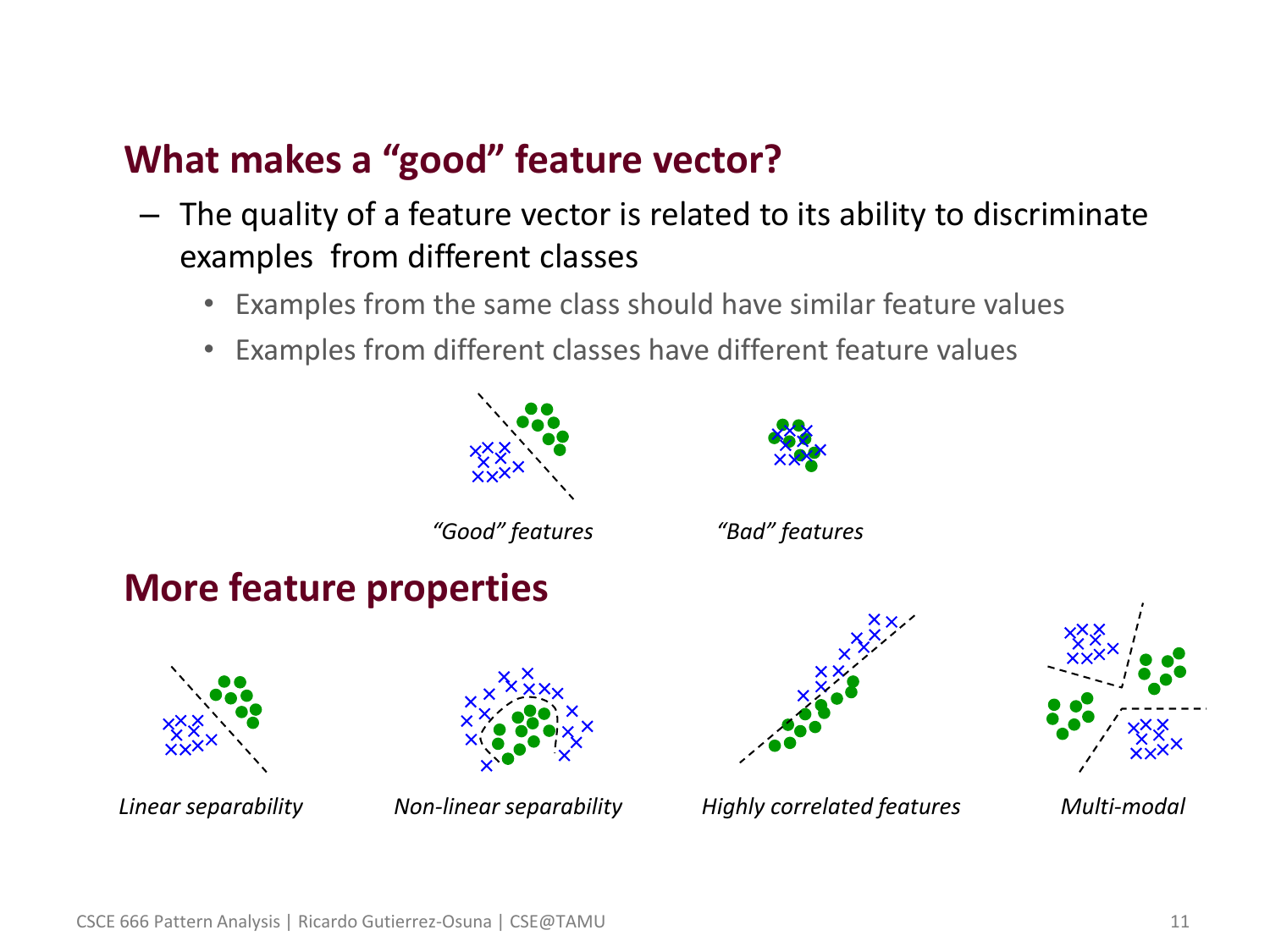# **Classifiers**

# • **The task of a classifier is to partition feature space into class-labeled decision regions**

- Borders between decision regions are called decision boundaries
- $-$  The classification of feature vector x consists of determining which decision region it belongs to, and assign  $x$  to this class

# • **A classifier can be represented as a set of discriminant functions**





*Discriminant functions*



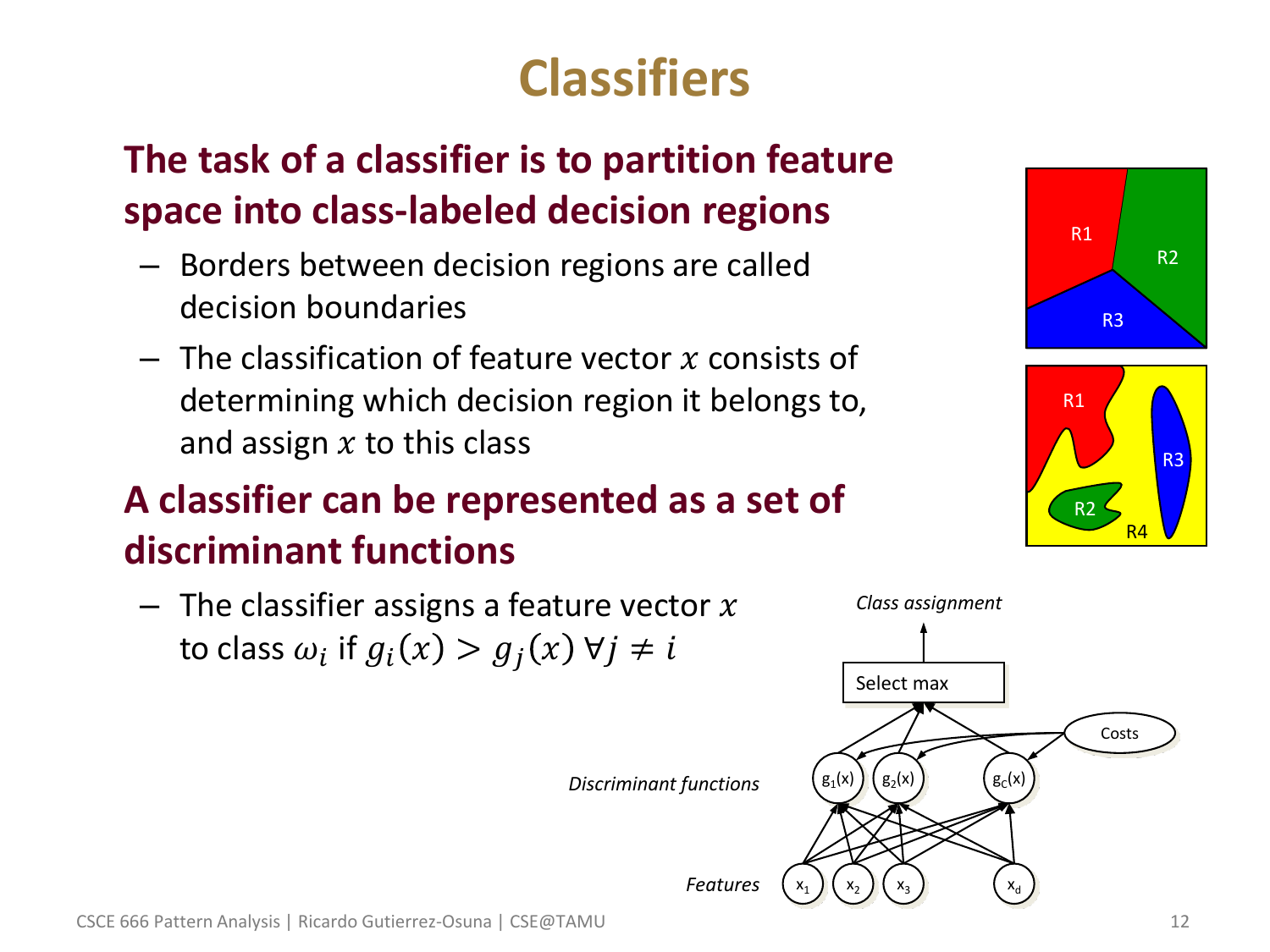# **Pattern recognition approaches**

## • **Statistical**

- Patterns classified based on an underlying statistical model of the features
	- The statistical model is defined by a family of **class-conditional probability** density functions  $p(x|\omega_i)$  (Probability of feature vector  $x$  given class  $\omega_i$ )

### • **Neural**

- Classification is based on the response of a network of processing units (neurons) to an input stimuli (pattern)
	- "Knowledge" is stored in the **connectivity and strength of the synaptic weights**
- Trainable, non-algorithmic, black-box strategy
- Very attractive since
	- it requires minimum a priori knowledge
	- with enough layers and neurons, ANNs can create **any** complex decision region

### • **Syntactic**

- Patterns classified based on measures of structural similarity
	- "Knowledge" is represented by means of **formal grammars or relational descriptions** (graphs)
- Used not only for classification, but also for description
	- Typically, syntactic approaches formulate hierarchical descriptions of complex patterns built up from simpler sub patterns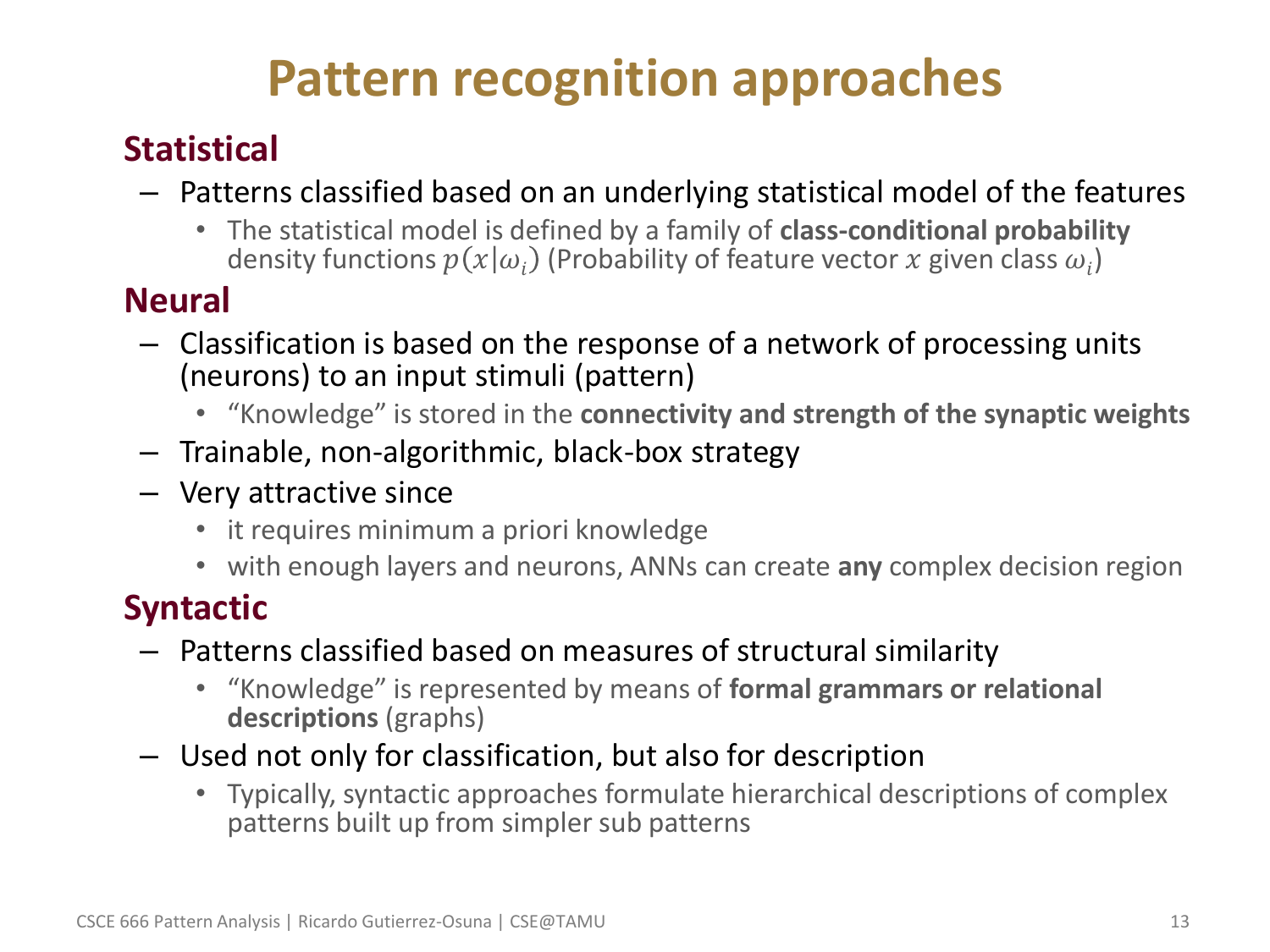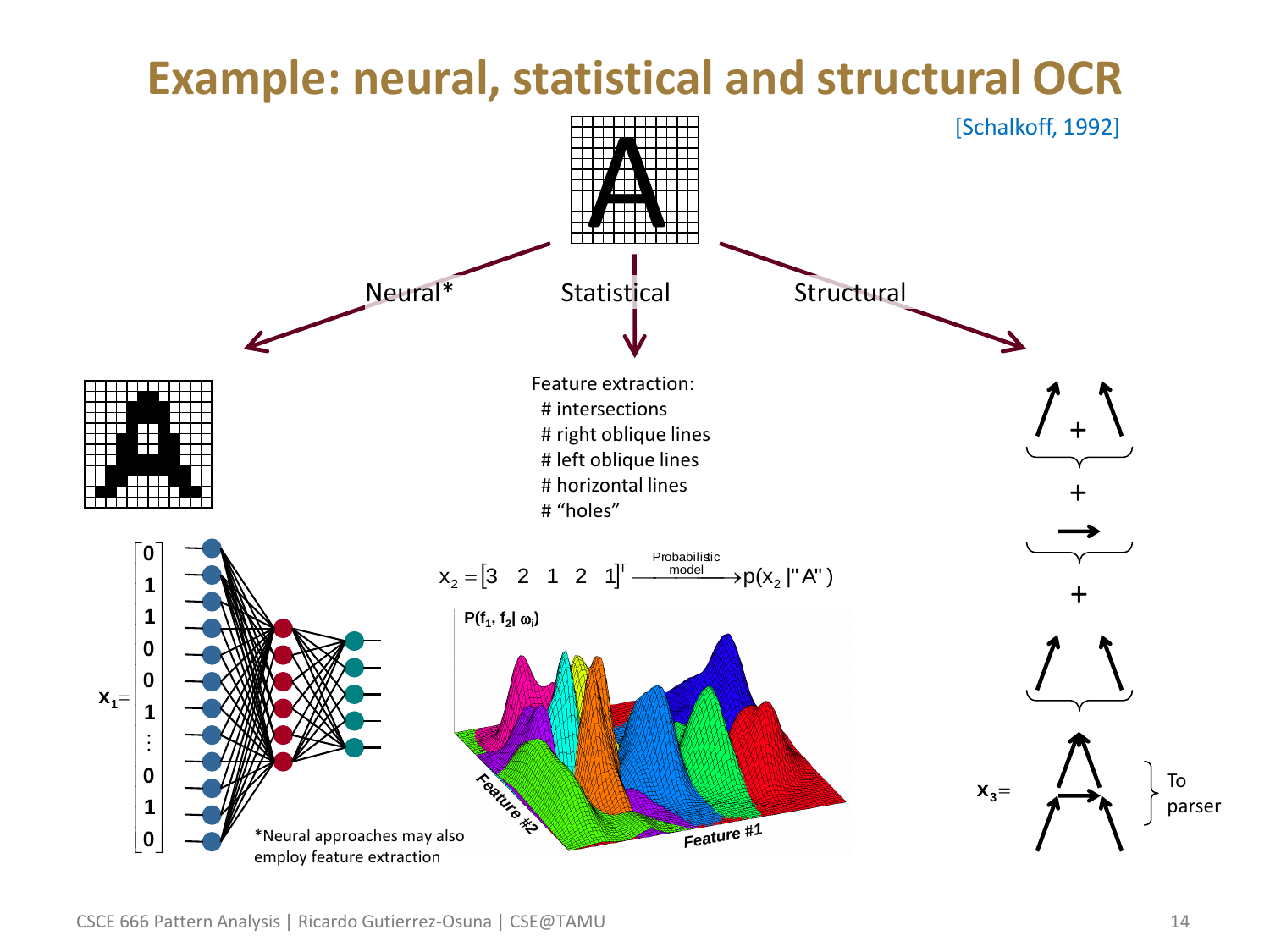# **A simple pattern recognition problem**

# • **Consider the problem of recognizing the letters L,P,O,E,Q**

- Determine a sufficient set of features
- Design a tree-structured classifier

| <b>Character</b> | <b>Features</b>               |                                 |                              |                 |
|------------------|-------------------------------|---------------------------------|------------------------------|-----------------|
|                  | Vertical<br>straight<br>lines | Horizontal<br>straight<br>lines | Oblique<br>straight<br>lines | Curved<br>lines |
|                  |                               |                                 |                              | 0               |
| P                |                               | O                               |                              |                 |
|                  | ŋ                             | O                               |                              |                 |
| F                |                               | 3                               |                              | O               |
|                  |                               |                                 |                              |                 |

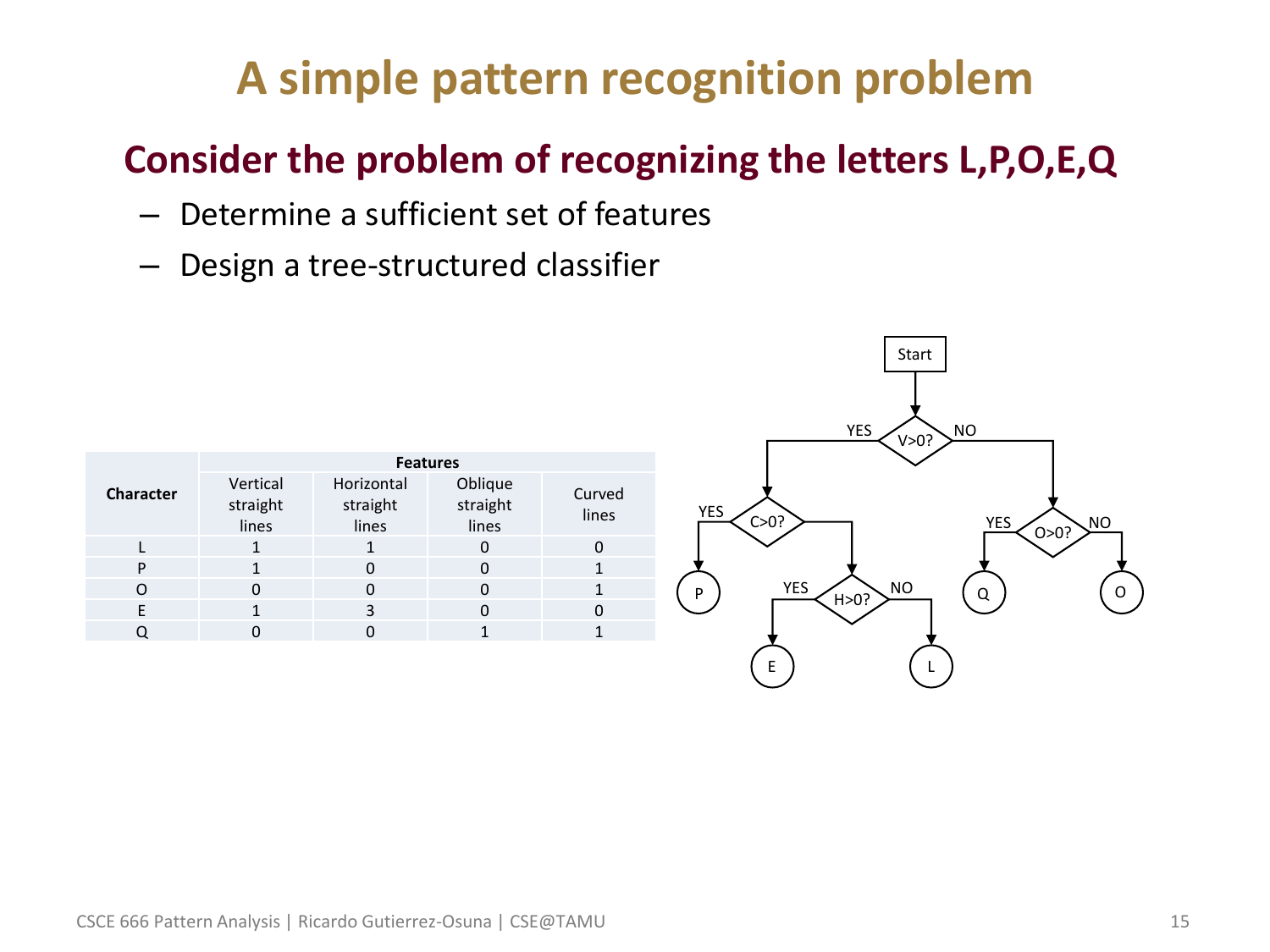# **The pattern recognition design cycle**

### • **Data collection**

- Probably the most time-intensive component of a PR project
- How many examples are enough?

### • **Feature choice**

- Critical to the success of the PR problem
	- "Garbage in, garbage out"
- Requires basic prior knowledge

### • **Model choice**

- Statistical, neural and structural approaches
- Parameter settings

### • **Training**

- Given a feature set and a "blank" model, adapt the model to explain the data
- Supervised, unsupervised and reinforcement learning

### • **Evaluation**

- How well does the trained model do?
- Overfitting vs. generalization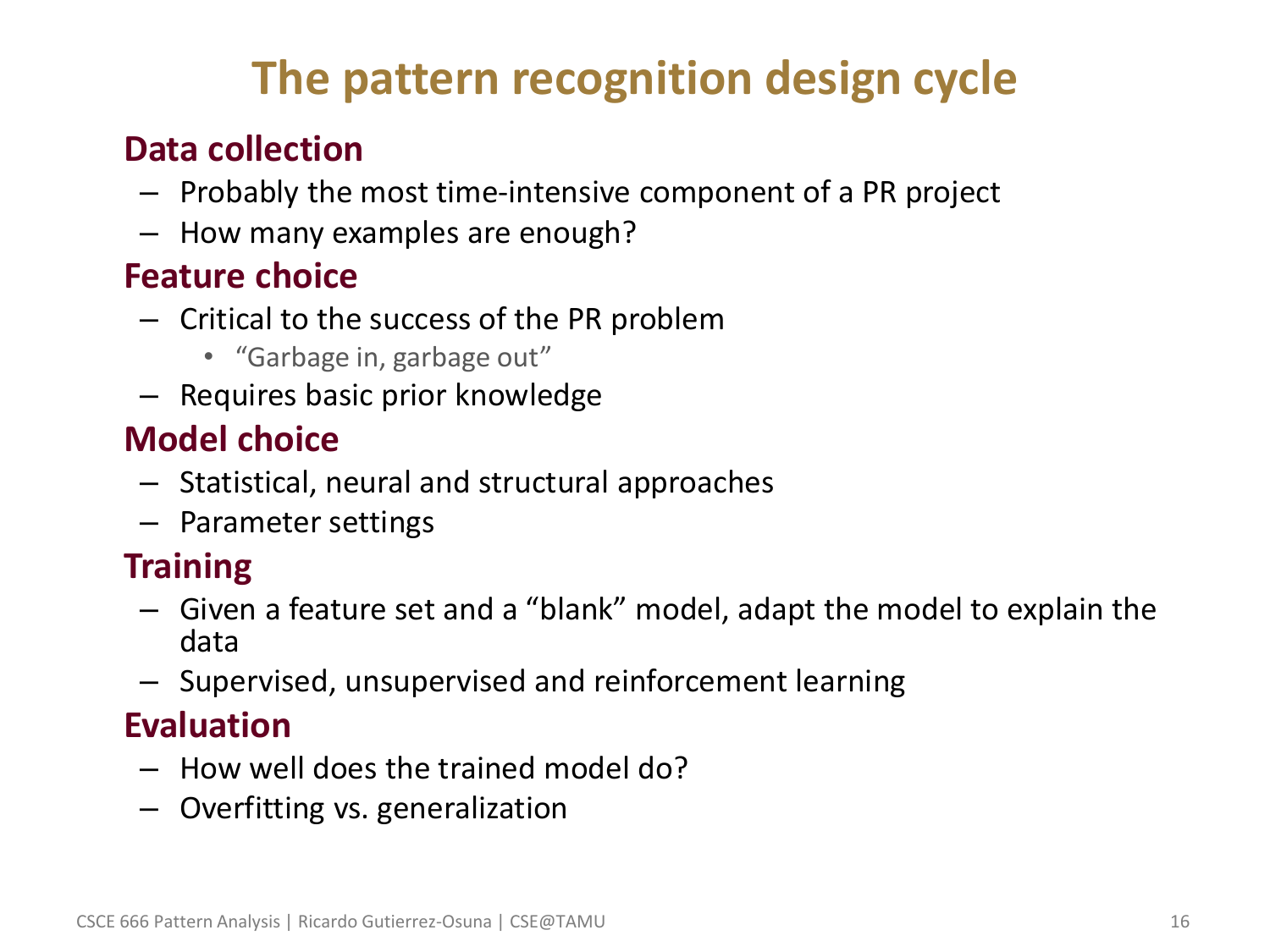### • **Consider the following scenario**

- A fish processing plan wants to automate the process of sorting incoming fish according to species (salmon or sea bass)
- The automation system consists of
	- a conveyor belt for incoming products
	- two conveyor belts for sorted products
	- a pick-and-place robotic arm
	- a vision system with an overhead CCD camera
	- a computer to analyze images and control the robot arm

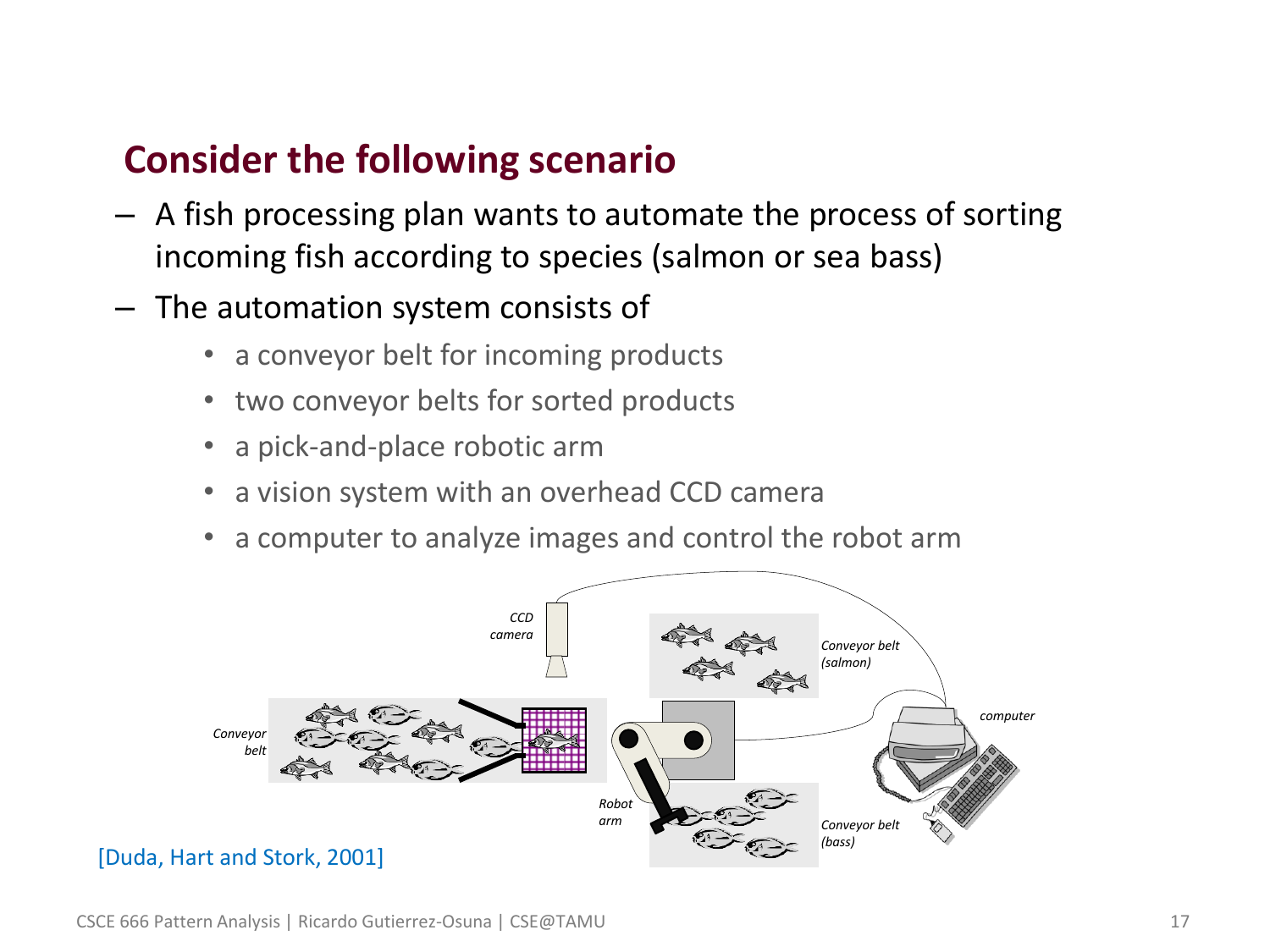#### • **Sensor**

– The vision system captures an image as a new fish enters the sorting area

### • **Preprocessing**

– Image processing algorithms, e.g., adjustments for average intensity levels, segmentation to separate fish from background

### • **Feature extraction**

- Suppose we know that, on the average, sea bass is larger than salmon
	- From the segmented image we estimate the length of the fish

### • **Classification**

- Collect a set of examples from both species *count*
- Compute the distribution of lengths for both classes
- Determine a decision boundary (threshold) that minimizes the classification error
- We estimate the classifier's probability of error and obtain a discouraging result of 40%
- **What do we do now?**

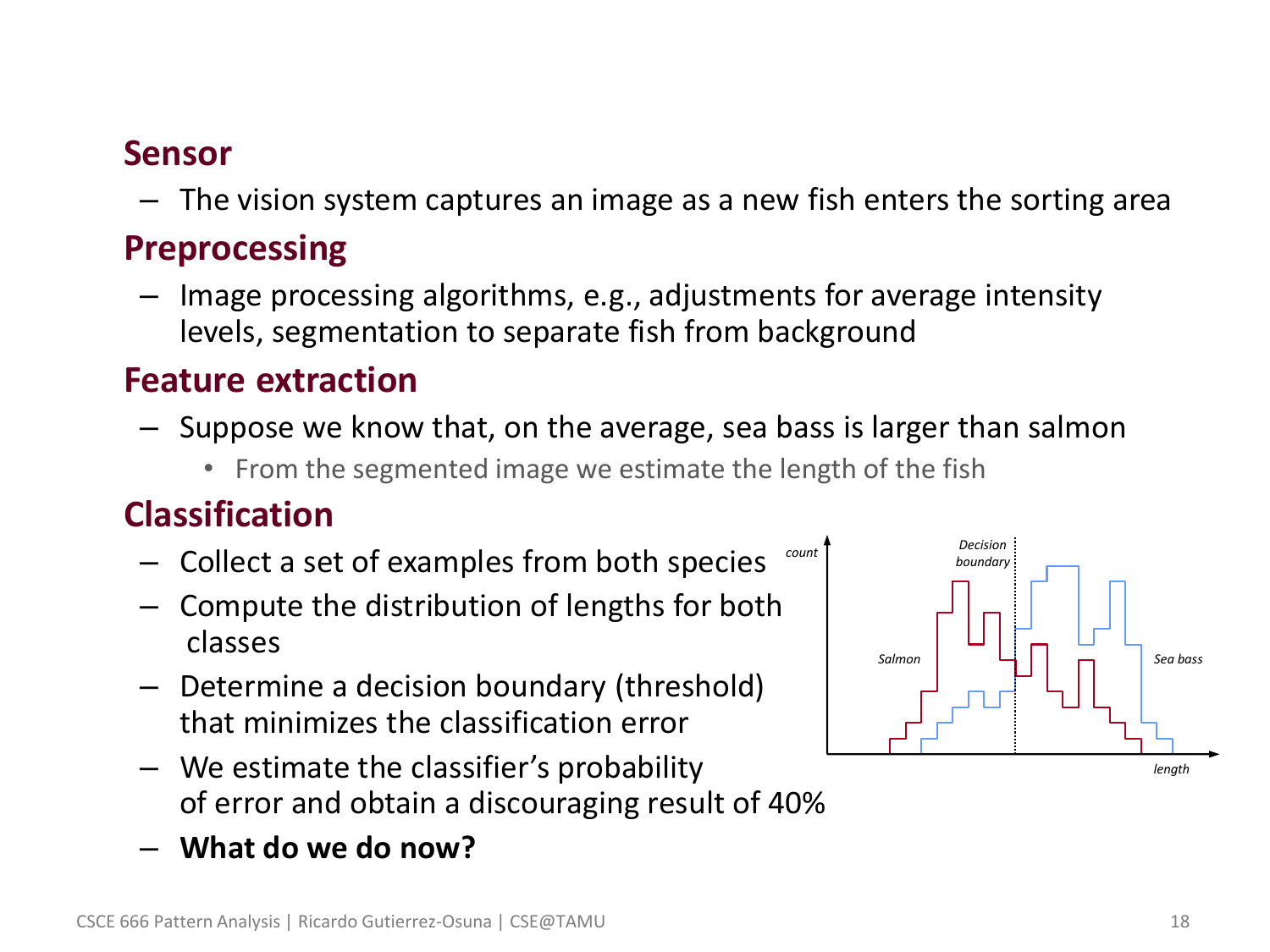# • **Improving the performance of our PR system**

- Determined to achieve a recognition rate of 95%, we try a number of features
	- Width, area, position of the eyes w.r.t. mouth...
	- only to find out that these features contain no discriminatory information
- Finally we find a "good" feature: average intensity of the scales



- We combine "length" and "average intensity of the scales" to improve class separability
- We compute a linear discriminant function to separate the two classes, and obtain a classification rate of 95.7%



*Avg. scale intensity*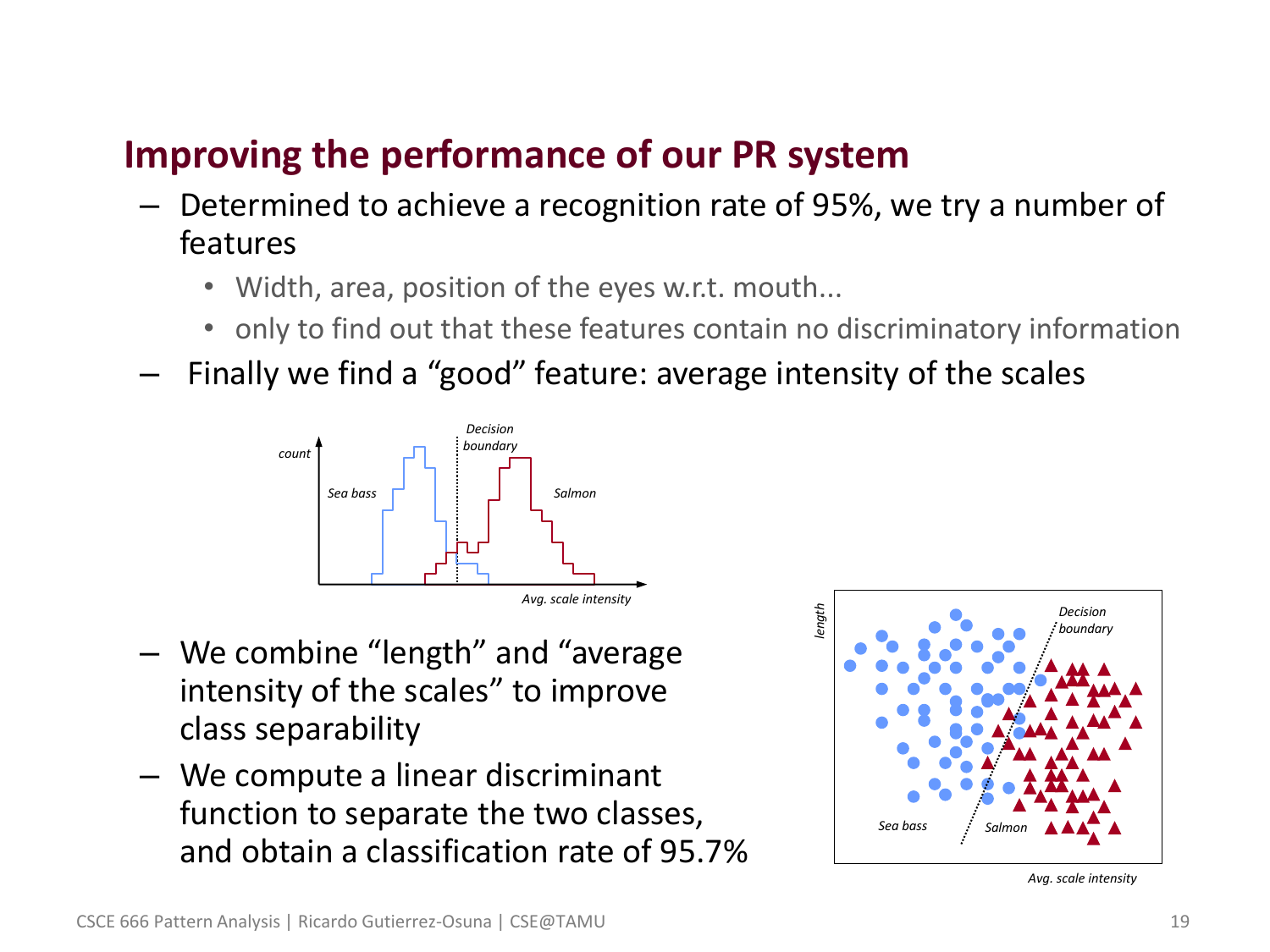### • **Cost vs. classification rate**

- Our linear classifier was designed to minimize the overall misclassification rate
- Is this the best objective function for our fish processing plant?
	- The **cost** of misclassifying salmon as sea bass is that the end customer will occasionally find a tasty piece of salmon when he purchases sea bass
	- The **cost** of misclassifying sea bass as salmon is an end customer upset when he finds a piece of sea bass purchased at the price of salmon
- Intuitively, we could adjust the decision boundary to minimize this cost function



*Avg. scale intensity*



*Avg. scale intensity*